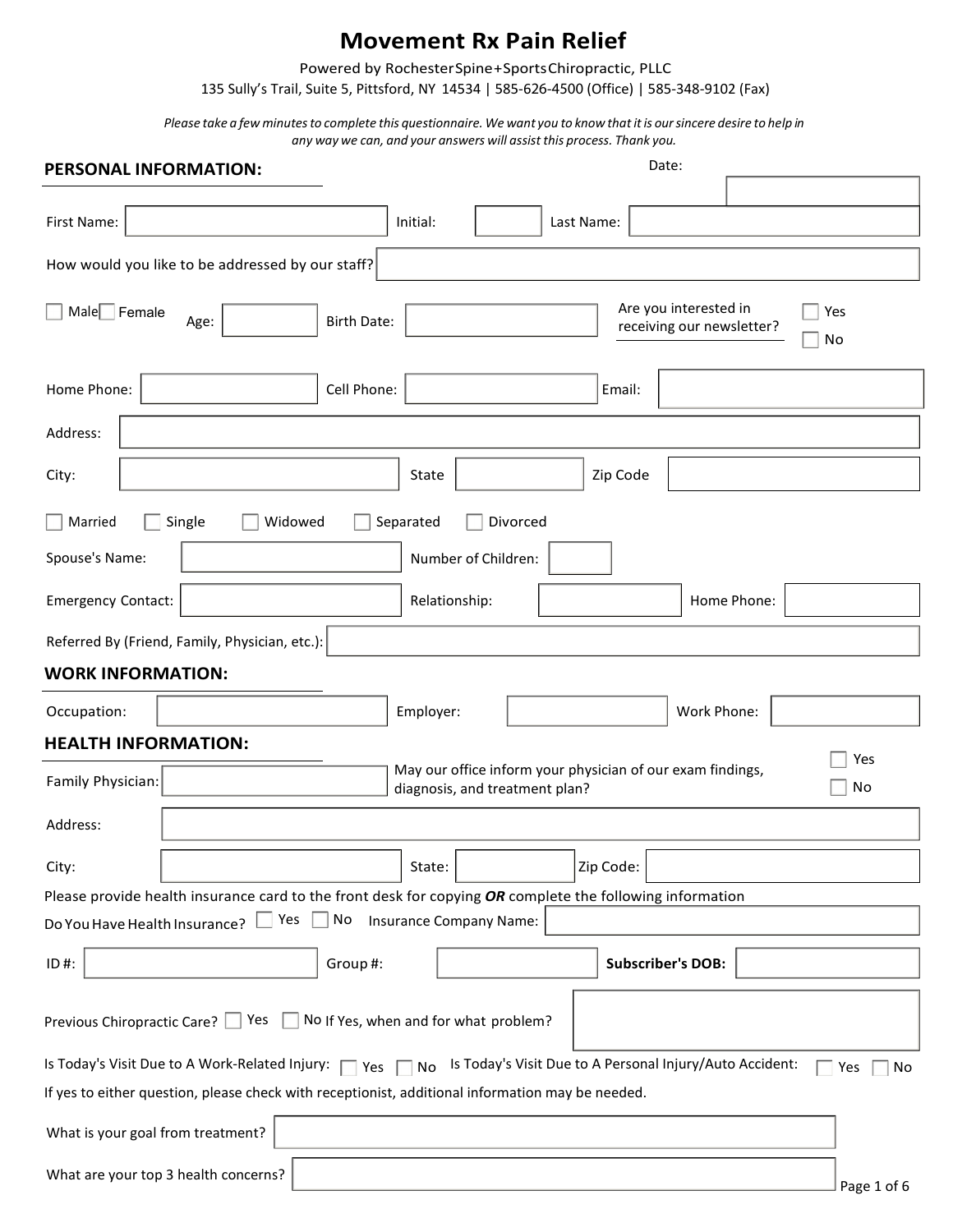Powered by Rochester Spine + Sports Chiropractic, PLLC

135 Sully's Trail, Suite 5, Pittsford, NY 14534 | 585-626-4500 (Office) | 585-348-9102 (Fax)

| <b>CHIEFCOMPLAINT:</b>                                                                                 | <b>Patient Full Name:</b>                                                       |                                                         |  |  |  |  |
|--------------------------------------------------------------------------------------------------------|---------------------------------------------------------------------------------|---------------------------------------------------------|--|--|--|--|
| Chief complaint<br>or why are you<br>seeking care?                                                     |                                                                                 |                                                         |  |  |  |  |
| Date of Onset:                                                                                         | Was the Onset: $\Box$ Gradual<br>Sudden                                         | Since onset, has it gotten: [<br>Worse<br><b>Better</b> |  |  |  |  |
| Have you experienced this problem before?                                                              | Yes<br><b>No</b><br>If Yes, When?                                               |                                                         |  |  |  |  |
| Describe what caused<br>the pain:                                                                      |                                                                                 |                                                         |  |  |  |  |
|                                                                                                        | PLEASE ANSWER THE FOLLOWING QUESTIONS TO HELP EXPLAIN YOUR CHIEF COMPLAINT:     |                                                         |  |  |  |  |
| Describe the quality of the complaint/pain:                                                            | Does any of the following make the pain worse:                                  |                                                         |  |  |  |  |
| sharp                                                                                                  | lifting/bending/pushing/pulling                                                 |                                                         |  |  |  |  |
| dull/ache                                                                                              | cough/sneeze/bowel movement                                                     |                                                         |  |  |  |  |
| throbbing                                                                                              | driving/riding/sitting                                                          |                                                         |  |  |  |  |
| tingling/numbness                                                                                      | walking/running/standing                                                        |                                                         |  |  |  |  |
| other:                                                                                                 | other:                                                                          |                                                         |  |  |  |  |
| Describe if pain is in a single spot or does it spread out:                                            | Does any of the following make it better:                                       |                                                         |  |  |  |  |
| radiating dull, deep ache                                                                              | rest/laying down                                                                |                                                         |  |  |  |  |
| pin point                                                                                              | sitting                                                                         |                                                         |  |  |  |  |
| burning, sharp stabbing, tingling, numb                                                                | walking/exercise                                                                |                                                         |  |  |  |  |
| other:                                                                                                 | $\Box$ other:                                                                   |                                                         |  |  |  |  |
| How often are you aware of the pain:                                                                   | Does it interfere with your daily activities:                                   |                                                         |  |  |  |  |
| intermittent (less than 25% of time when awake)                                                        | minimal (annoyance, no impairment)                                              |                                                         |  |  |  |  |
| occasional (25-50% of time when awake)                                                                 | slight (tolerated, some impairment)                                             |                                                         |  |  |  |  |
| frequent (50-75% of time when awake)                                                                   | moderate (marked impairment)                                                    |                                                         |  |  |  |  |
| constant (75-100% of time when awake)                                                                  | marked (preclude any activity)                                                  |                                                         |  |  |  |  |
| Have you detected any possible relationship of your current chief complaint with any of the following: |                                                                                 |                                                         |  |  |  |  |
| Muscle Weakness                                                                                        | <b>Bowel/Bladder Problems</b><br>Digestion<br>Cardiac/Respiratory               | Other:                                                  |  |  |  |  |
| Does your pain ever awaken you from a sound sleep?                                                     | No Have you tried any self-treatment?<br>Yes                                    | No<br>Yes                                               |  |  |  |  |
| If Yes, explain:                                                                                       | Results:                                                                        |                                                         |  |  |  |  |
| Have you lost consciousness or had double vision recently?                                             | Are you currently pregnant?<br>No<br>Yes                                        | Yes<br>No                                               |  |  |  |  |
| Have you had any loss of bladder or bowel control? $\Box$                                              | Are you losing weight now, without trying?<br>Yes<br>No                         | No<br>Yes                                               |  |  |  |  |
|                                                                                                        | Are you currently taking anti-coagulant/blood thinning medication?<br>No<br>Yes |                                                         |  |  |  |  |
| Do you currently smoke<br>Yes<br>or have you ever smoked?                                              | No<br>If Yes, how long and amount?                                              | Page 2 of 6                                             |  |  |  |  |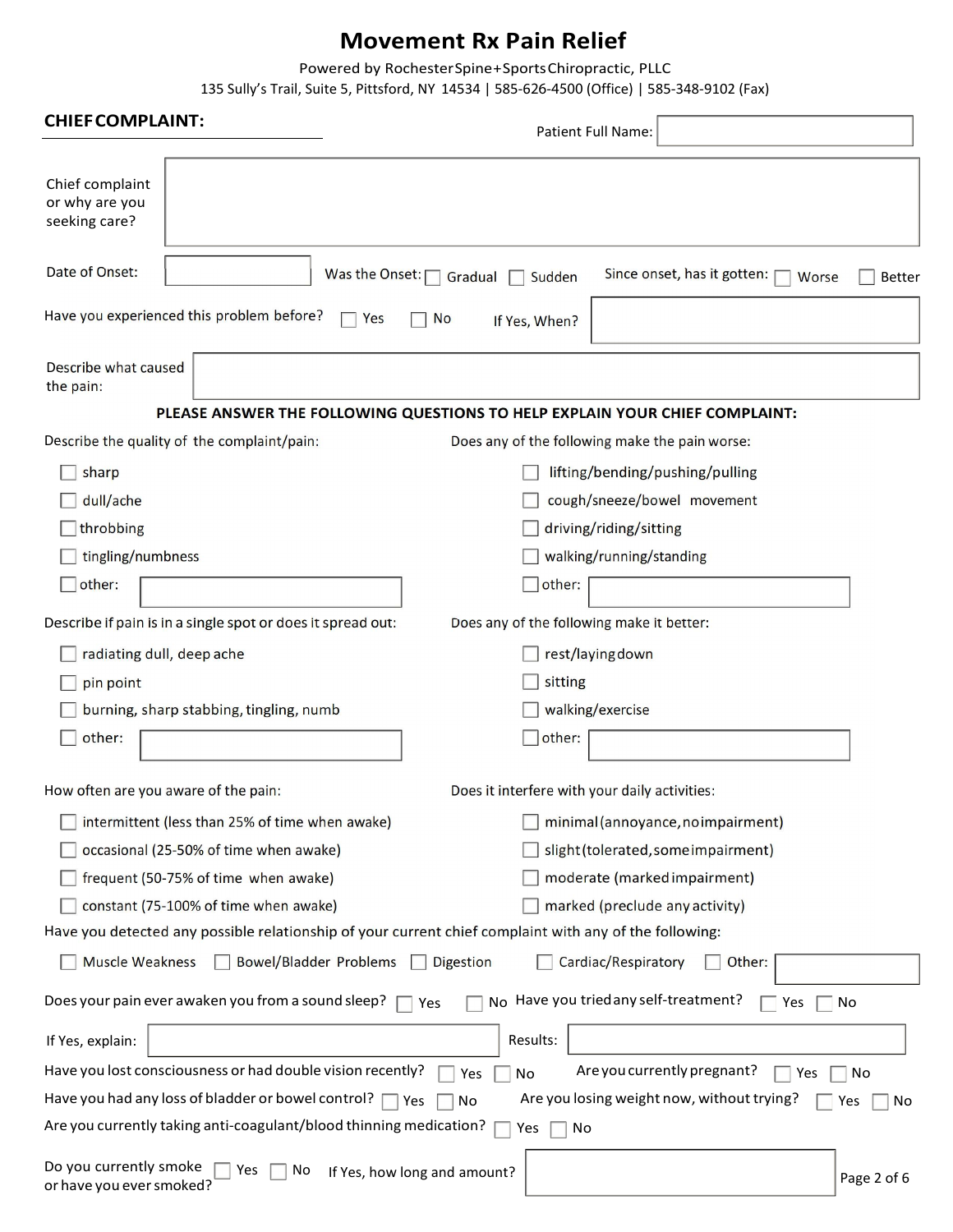Powered by Rochester Spine + Sports Chiropractic, PLLC

135 Sully's Trail, Suite 5, Pittsford, NY 14534 | 585-626-4500 (Office) | 585-348-9102 (Fax)

|                                                                                                                                                   | <b>HEALTH HISTORY:</b>                                                                                                      |  |                                                | Patient Full Name:    |  |           |
|---------------------------------------------------------------------------------------------------------------------------------------------------|-----------------------------------------------------------------------------------------------------------------------------|--|------------------------------------------------|-----------------------|--|-----------|
|                                                                                                                                                   | Have you ever had a stroke or issue with blood clotting?                                                                    |  | Yes<br>$\overline{a}$<br>No<br>$\vert$ $\vert$ | If yes, when:         |  |           |
| loss?                                                                                                                                             | Have you recently experienced dizziness,<br>Yes<br>If yes,<br>unexplained fatigue, weight loss, or blood<br>explain:<br> No |  |                                                |                       |  |           |
| Have you ever had any major illnesses, injuries, broken bones, hospitalizations,<br>Yes<br>No<br>accidents, surgeries, x-rays, MRI's or CT scans? |                                                                                                                             |  |                                                |                       |  |           |
| Date                                                                                                                                              | Injury/Fracture/Illness/Surgeries/X-ray<br>Physician Seen / Treatment                                                       |  |                                                | Response to Treatment |  |           |
|                                                                                                                                                   |                                                                                                                             |  |                                                |                       |  |           |
|                                                                                                                                                   |                                                                                                                             |  |                                                |                       |  |           |
|                                                                                                                                                   |                                                                                                                             |  |                                                |                       |  |           |
|                                                                                                                                                   |                                                                                                                             |  |                                                |                       |  |           |
|                                                                                                                                                   |                                                                                                                             |  |                                                |                       |  |           |
| Are you presently taking any prescription drugs, over-the-counter drugs, vitamins, or supplements?<br>Yes<br>No                                   |                                                                                                                             |  |                                                |                       |  |           |
|                                                                                                                                                   | Product/Drug                                                                                                                |  | Reason                                         | Dosage                |  | Frequency |
|                                                                                                                                                   |                                                                                                                             |  |                                                |                       |  |           |
|                                                                                                                                                   |                                                                                                                             |  |                                                |                       |  |           |
|                                                                                                                                                   |                                                                                                                             |  |                                                |                       |  |           |
|                                                                                                                                                   |                                                                                                                             |  |                                                |                       |  |           |
|                                                                                                                                                   |                                                                                                                             |  |                                                |                       |  |           |
|                                                                                                                                                   |                                                                                                                             |  |                                                |                       |  |           |

### FAMILY HISTORY:

Please list any diseases, disorders, or major illnesses of your family members.

| Father:     |        |
|-------------|--------|
| Mother:     |        |
| Brother(s): |        |
| Sister(s):  |        |
| Children:   |        |
| Other:      | $\sim$ |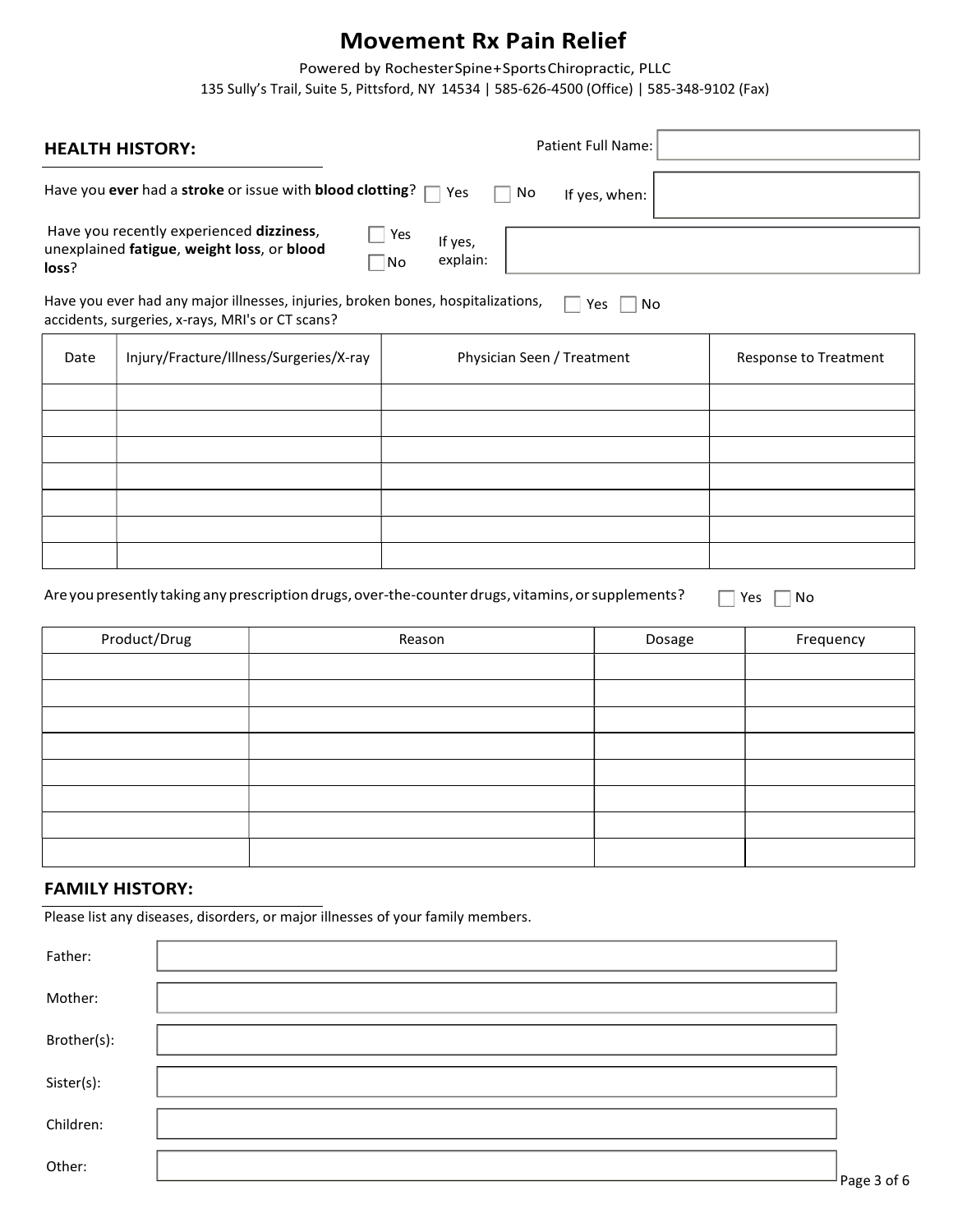Powered by Rochester Spine + Sports Chiropractic, PLLC 135 Sully's Trail, Suite 5, Pittsford, NY 14534 | 585-626-4500 (Office) | 585-348-9102 (Fax)

#### PLEASE WRITE IN A NUMBER: (1) PRESENTLY HAVE OR (2) PREVIOUSLY HAD

| <b>GENERAL HISTORY</b>                                                                                                                 | <b>EYES, EARS, NOSE, THROAT</b>                                                            | <b>MUSCULOSKELETAL</b>            | <b>CARDIOVASCULAR</b>             |  |
|----------------------------------------------------------------------------------------------------------------------------------------|--------------------------------------------------------------------------------------------|-----------------------------------|-----------------------------------|--|
| Cancer                                                                                                                                 | Asthma                                                                                     | Arthritis                         | Hardening of arteries             |  |
| Stroke                                                                                                                                 | Colds                                                                                      | <b>Bursitis</b>                   | High blood pressure               |  |
| Osteoporosis                                                                                                                           | Sore throat                                                                                | <b>Foot Trouble</b>               | Low blood pressure                |  |
| Allergies                                                                                                                              | Deafness                                                                                   | Hernia (where)                    | Pain over heart                   |  |
| Convulsions                                                                                                                            | Dental decay                                                                               | Low back pain                     | Poor circulation                  |  |
| Dizziness                                                                                                                              | Ear ache/noises                                                                            | Neck pain/stiffness               | Rapid heart beat                  |  |
| Fatigue                                                                                                                                | Ear discharge                                                                              | Shoulder blade pain               | Slow heart beat                   |  |
| Fever                                                                                                                                  | Sinus infection                                                                            | Pain or numbness in:              | Swelling of ankles                |  |
| <b>HIV</b>                                                                                                                             | Enlarged glands                                                                            | Shoulders                         | <b>GASTROINTESTINAL</b>           |  |
| Headache                                                                                                                               | <b>Enlarged thyroid</b>                                                                    | Arms                              | Excessive belching or gas         |  |
| Nervousness/depression                                                                                                                 | Nose bleeds                                                                                | Elbows                            | Colitis                           |  |
| Multiple Sclerosis                                                                                                                     | Gum trouble                                                                                | Hands                             | Colon trouble                     |  |
| Neuralgia                                                                                                                              | Difficulty swallowing/speaking                                                             | Hips                              | Constipation                      |  |
| Numbness                                                                                                                               | Nasal obstruction                                                                          | Legs                              | Diarrhea                          |  |
| Sweats                                                                                                                                 | <b>URINARY</b>                                                                             | Knees                             | Difficult digestion               |  |
| Tremors                                                                                                                                | Bed-wetting                                                                                | Feet                              | Abdominal distention              |  |
| Liver trouble                                                                                                                          | Blood in urine                                                                             | Painful tailbone                  | <b>Excessive hunger</b>           |  |
| Jaundice                                                                                                                               | Frequent urination                                                                         | Poor posture                      | Gall bladder trouble              |  |
| <b>RESPIRATORY</b>                                                                                                                     | Kidney infection or stones                                                                 | Sciatica                          | Hemorrhoids                       |  |
| Chest pain                                                                                                                             | Painful urination                                                                          | Spinal curvature/Scoliosis        | Intestinal worms                  |  |
| Chronic cough                                                                                                                          | Pus in urine                                                                               | <b>GENITO</b>                     | Nausea                            |  |
| Difficult breathing                                                                                                                    |                                                                                            | Prostate trouble                  | Pain over stomach                 |  |
| TB (Tuberculosis)                                                                                                                      |                                                                                            | Painful menstruation              | Poor appetite                     |  |
| Spitting up blood                                                                                                                      |                                                                                            | Hot flashes                       | Vomiting                          |  |
| Spitting up phlegm                                                                                                                     |                                                                                            | Irregular cycle                   | Vomiting blood                    |  |
|                                                                                                                                        |                                                                                            |                                   |                                   |  |
| Wheezing                                                                                                                               |                                                                                            | Lumps in breasts                  |                                   |  |
| <b>LIFESTYLE:</b>                                                                                                                      |                                                                                            |                                   |                                   |  |
|                                                                                                                                        | I understand "servings" and portion sizes for Carbohydrates, Protein, Fat with each meal?  | Yes                               | No                                |  |
| I eat five fruits and vegetables every day? □ Yes<br>I exercise 20-45 minutes every day?<br><b>No</b><br>Yes<br>No                     |                                                                                            |                                   |                                   |  |
| My favorite fruit or vegetable is:                                                                                                     |                                                                                            | My favorite activity or sport is: |                                   |  |
| Do you have a workout partner or personal trainer?                                                                                     | <b>No</b><br>Yes                                                                           |                                   |                                   |  |
| How many hours of sleep do you get per night?                                                                                          |                                                                                            | Do you experience night sweats?   | Yes<br>No                         |  |
|                                                                                                                                        |                                                                                            | Do you awake refreshed?           | No<br>Yes                         |  |
| Place a mark indicating your                                                                                                           |                                                                                            |                                   |                                   |  |
| current health:                                                                                                                        | <b>Poor Health</b>                                                                         |                                   | <b>Optimal Health</b>             |  |
| Do you take time for yourself every day to focus on Gratitude, Love, and Personal expansion?<br>l Yes<br>No                            |                                                                                            |                                   |                                   |  |
| I am stressed at work?<br>I am stressed at home?<br>$\Box$ Yes<br><b>No</b><br>$\neg$ Yes<br><b>No</b>                                 |                                                                                            |                                   |                                   |  |
| $\mathbf{0}$<br>10                                                                                                                     |                                                                                            |                                   |                                   |  |
| Place a mark indicating your<br>current level:                                                                                         |                                                                                            |                                   |                                   |  |
|                                                                                                                                        | <b>No Stress</b>                                                                           |                                   | <b>Worst Possible Stress</b>      |  |
| What type of treatment are you interested in?<br><b>Pain Relief</b><br>Functional improvement<br><b>Optimizing Health</b><br>All three |                                                                                            |                                   |                                   |  |
|                                                                                                                                        | Are you interested in other services which may help your condition or improve your health? |                                   |                                   |  |
| <b>Nutritional Support</b>                                                                                                             | Rehabilitation<br><b>Orthotics</b>                                                         | Exercise                          | <b>Weight Loss</b><br>Page 4 of 6 |  |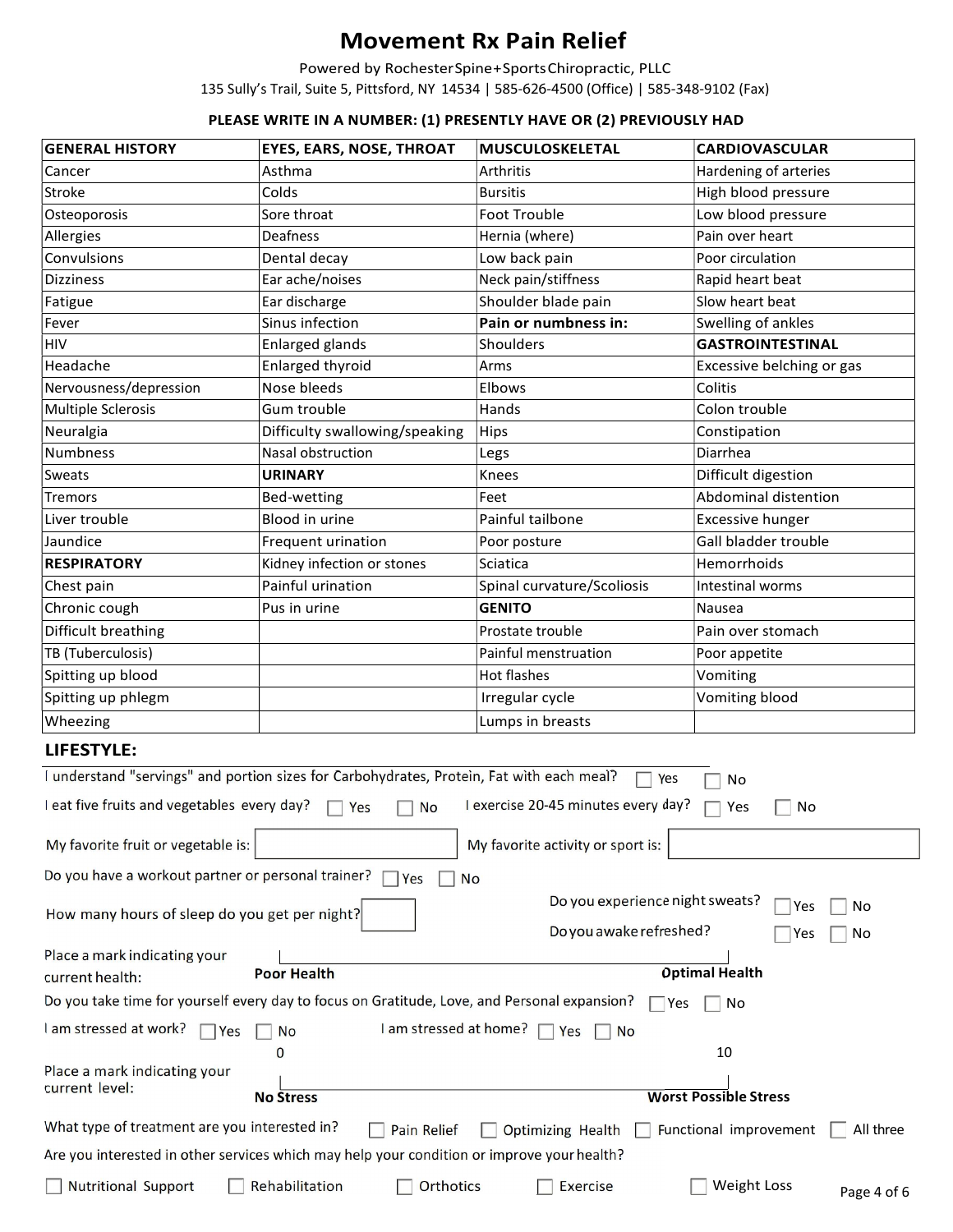#### Powered by Rochester Spine + Sports Chiropractic, PLLC

135 Sully's Trail, Suite 5, Pittsford, NY 14534 | 585-626-4500 (Office) | 585-348-9102

#### PAIN DIAGRAM: PAIN DIAGRAM:

After printing form, please indicate any location where you are experiencing pain using the descriptive key below.